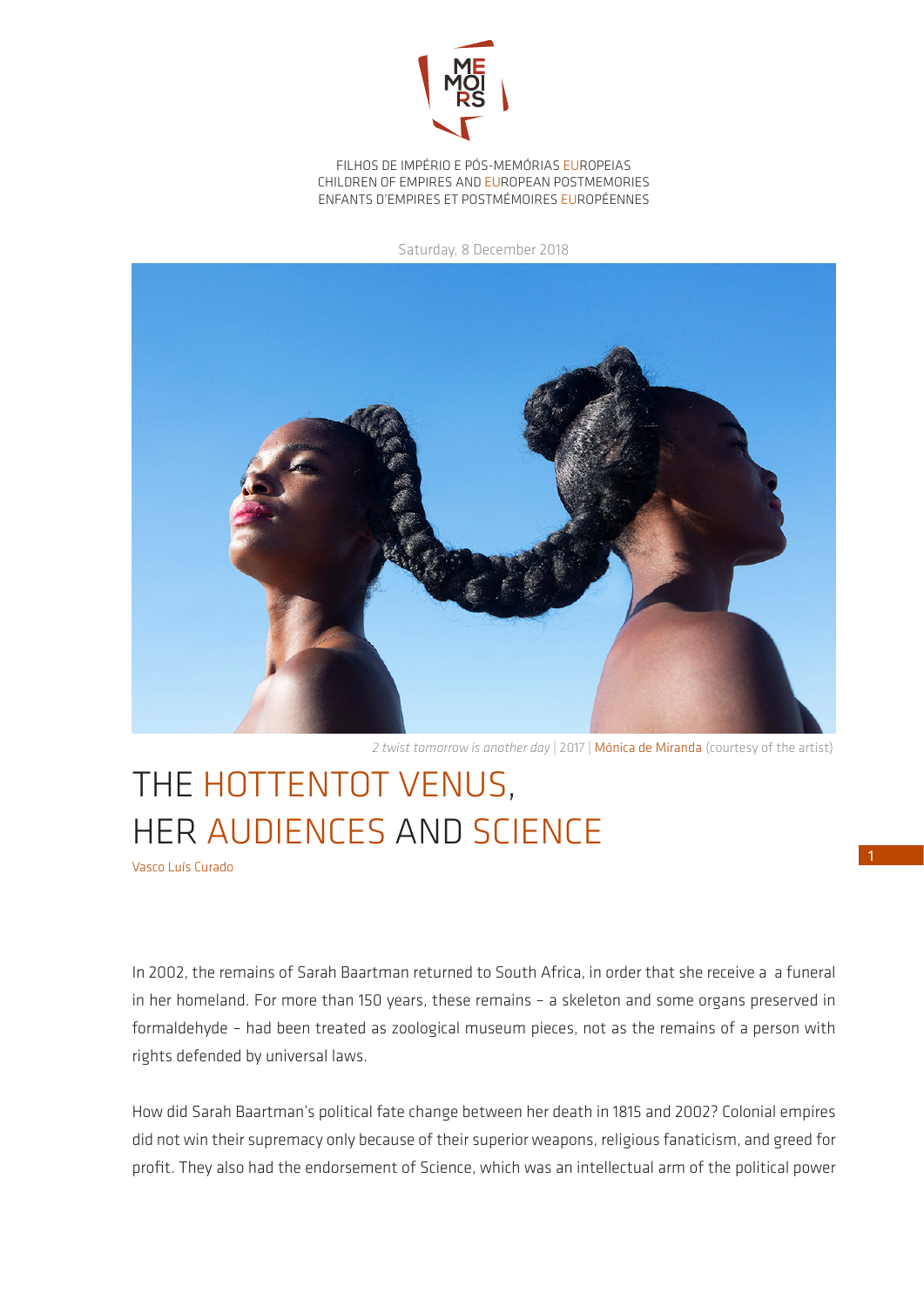

that shaped the dominance of European civilization over all continents. For centuries, the general sciences and, more obviously, the natural sciences have done no more than reaffirm the prejudices of the prevailing mentality. *Whose gaze peers through my eyes?* asks the ever-disturbing Fernando Pessoa. We ask: whose was the gaze of the biologist peering through the microscope? In studying "races," the biologist helped validate forms of power. Their gaze was that of the Marquis de Sá da Bandeira, driving force behind the colonization of southern Angola; of Bismark who hosted the Berlin Conference; of Cecil Rhodes tracing the road from the Cape to Cairo.

The human mind is not objective, not even the assumptions of the so-called "hard" sciences before the end of the colonial empires. Science changes, thanks to the seriousness of its own work; political systems change, as a result of historical processes, and both influence and validate each other.

Sarah Baartman was brought from Southern Africa in 1810, from the pastoral people then known as Hottentot, to be exhibited as *The Hottentot Venus* at a fair of curiosities and aberrations in London. Sarah Baartman qualified as an aberration on account of her prominent backside (steatopygia) and her small elongated labia (macronympha). Her owner Hendrick Cezar, an Afrikaner, pretended to be her business associate. Cezar showed Sarah Baartman to a paying audience chained and in a cage, as if she were a wild thing, born of an orangutan or gorilla, who he had to imprison under the threat of the whip. He claimed they shared the profits. An English court tried to find out if Sarah was Cezar's slave. He asked, indignantly, why the Polish 'giant' and the Irish 'dwarves' in the next-door tent were not subject to the same judicial attention. A professional in the industry of spectacle, he offered the European public what they wanted to see: a wild African, half-human, half-animal.

In Paris, a new business partner put on increasingly lurid spectacles, exploring the sexual fantasies of a new audience. Cuvier, the great naturalist, examined the specimen, studied its morphological characteristics, and established a relationship between Sarah and the great primates. He considered her closer to these animals than to humans. Such conclusions reinforced the white supremacist idea that Caucasians had the right (and the duty) to colonize the 'lower' races.

Sarah fell into a downward spiral of alcoholism and sex work. There too she was the plaything of her audiences' fantasies. After she died, her corpse was returned to Cuvier's laboratory, who extracted her genitals and her brain, and joined them together with a skeleton and a life size plaster cast of her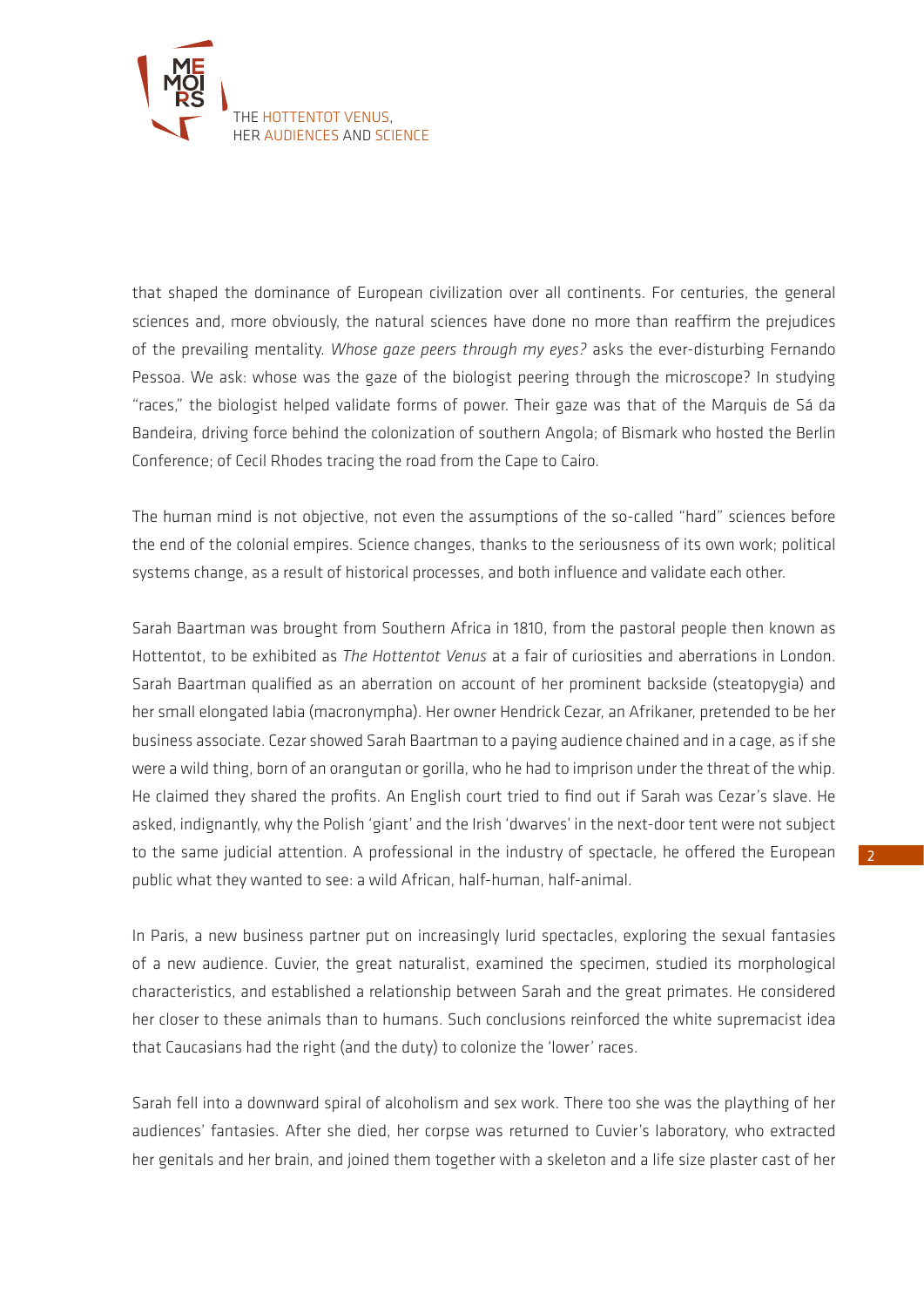

body. Cuvier manufactured these scientific representations for the benefit of laboratory students and museum visitors.

Calling her 'Venus' was itself one of the many distortions that the world of show business and science had applied to Sarah Baartman. Adding *Hottentot* reflected how Europeans saw the rest of humanity as a function of themselves: the onomatopoeia of the word derives from the fact that the Africans seemed to the first settlers to be stutterers. Or perhaps the name crystallises common sounds of their language, that sounded like "hot on tot". Ever since Europe moved away from its position as the centre of the world, the ethnic group to which Sarah Baartman belonged has been recognised as the *Khoikhoi,*  because this is what they call themselves, and their language *Khoisan*, because that is the name that the *Khoikhoi* give it. They are no longer stutterers, or rather they never were. In a post-colonial era, to call them *Khoikhoi* means starting to take these people on their own terms.

The *Museu do Homem* in Paris has not exhibited Sarah Baartman's remains since 1974 (the plaster cast came down in 1976). They put them in a cellar. How many objects are in the cellars and warehouses of museums, rejected by new laws and new science? The basement is the place of the Unconscious, the repressed, the censored, that must be removed from the view of the esteemed public. Sarah Baartman, returned home, no longer has an audience.

There are many more skeletons in museum cupboards. These other collections, shrouded in intrigue, are no longer, or never have been, seen by the public.

Translated by Alexandra Reza

Vasco Luís Curado is a writer and a psychologist. His novel, *O País Fantasma*, (Publicações Dom Quixote, 2015) deals with colonial society, the war, and Angolan Independence.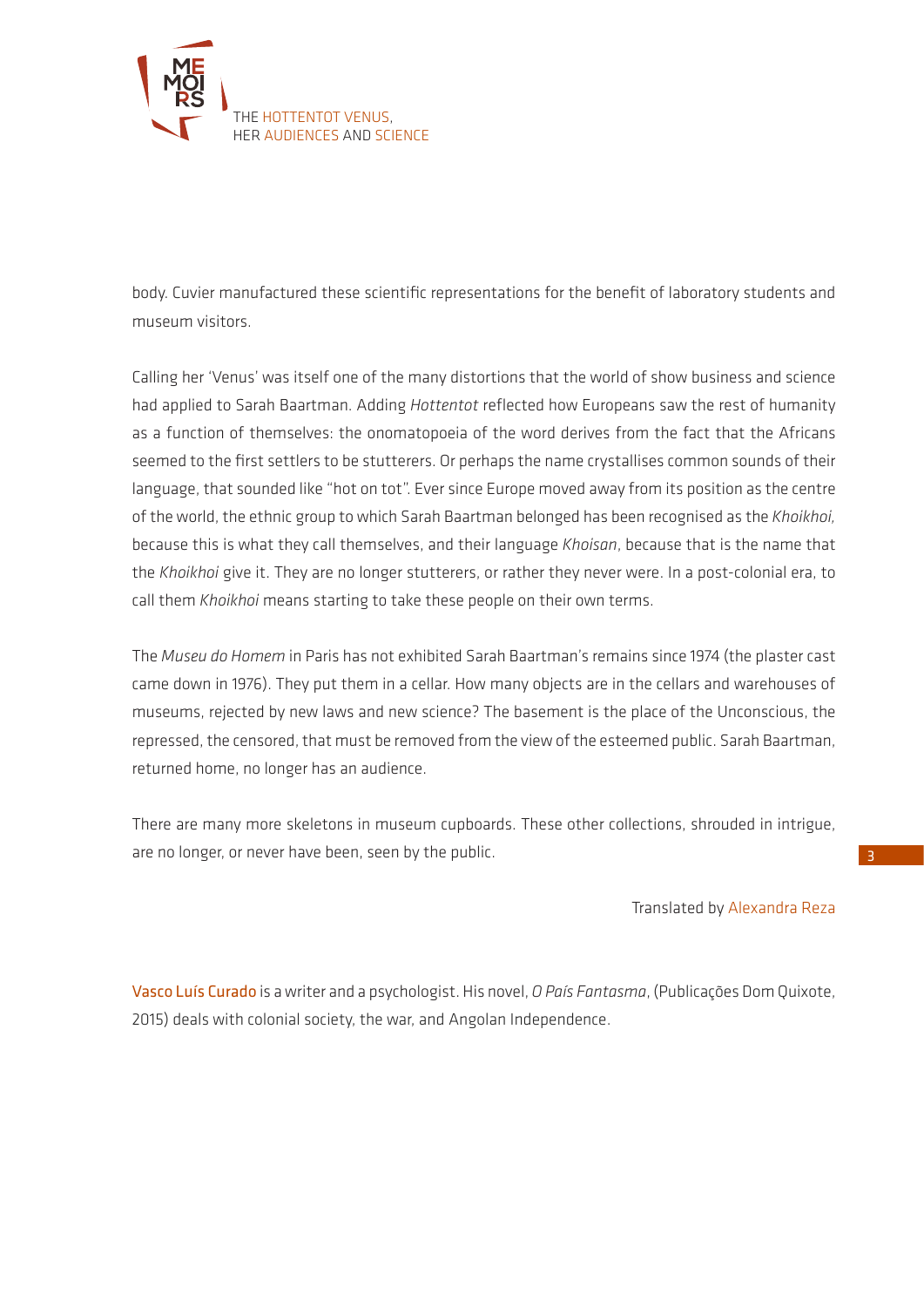

## YES, BLACK AND EUROPEAN Mónica V. Silva

*When you say "Black", people think "African". When you say "European", people think, "White".* (Rokhaya Diallo) (1)

In 2018, for the first time, the European Parliament devoted a week to increasing awareness of the approximately 15 million Europeans of African descent living in Europe. The first [EU week dedicated](https://ec.europa.eu/migrant-integration/news/europe-first-eu-week-dedicated-to-people-of-african-descent)  [to People of African Descent Week](https://ec.europa.eu/migrant-integration/news/europe-first-eu-week-dedicated-to-people-of-african-descent) (PAD Week) was organized jointly by several EU institutions. Academics, activists, artists and journalists, among others, attended to discuss issues that were fundamental for black Europeans. The event was in line with the [International Decade for People of](http://www.un.org/en/events/africandescentdecade/index.shtml)  [African Descent](http://www.un.org/en/events/africandescentdecade/index.shtml) (2015 to 2024), and opened up new ways of discussing these questions within EU institutions and in member states.

Except for some pioneering exceptions, the prefix "afro" has only in recent years taken on positive connotations in many European arena, from the arts to the academy, from collective organising and activism to the media and social networks, from local community associations to European policies. Does this indicate that Europe is trying to re-imagine itself and its memories – its history – from a more democratic perspective? Fifty years ago, the UN began a concerted programme of conferences and actions against racism, but it nevertheless took 20 years for it to recognize (at the [Durban Conference](http://www.un.org/en/durbanreview2009/pdf/DDPA_full_text.pdf)) people of African descent as contemporary victims of savage histories of slavery and colonialism.

The concept of a 'person of African descent' can sometimes be jumbled, based on ideas that are either historically amorphous or stuck in the past. According to Garcia (2015), and in line with the Durban Conference definition, people of African descent are people who have left or were born outside the African continent, but who in other geographies inherit the oppression, violence and vulnerability that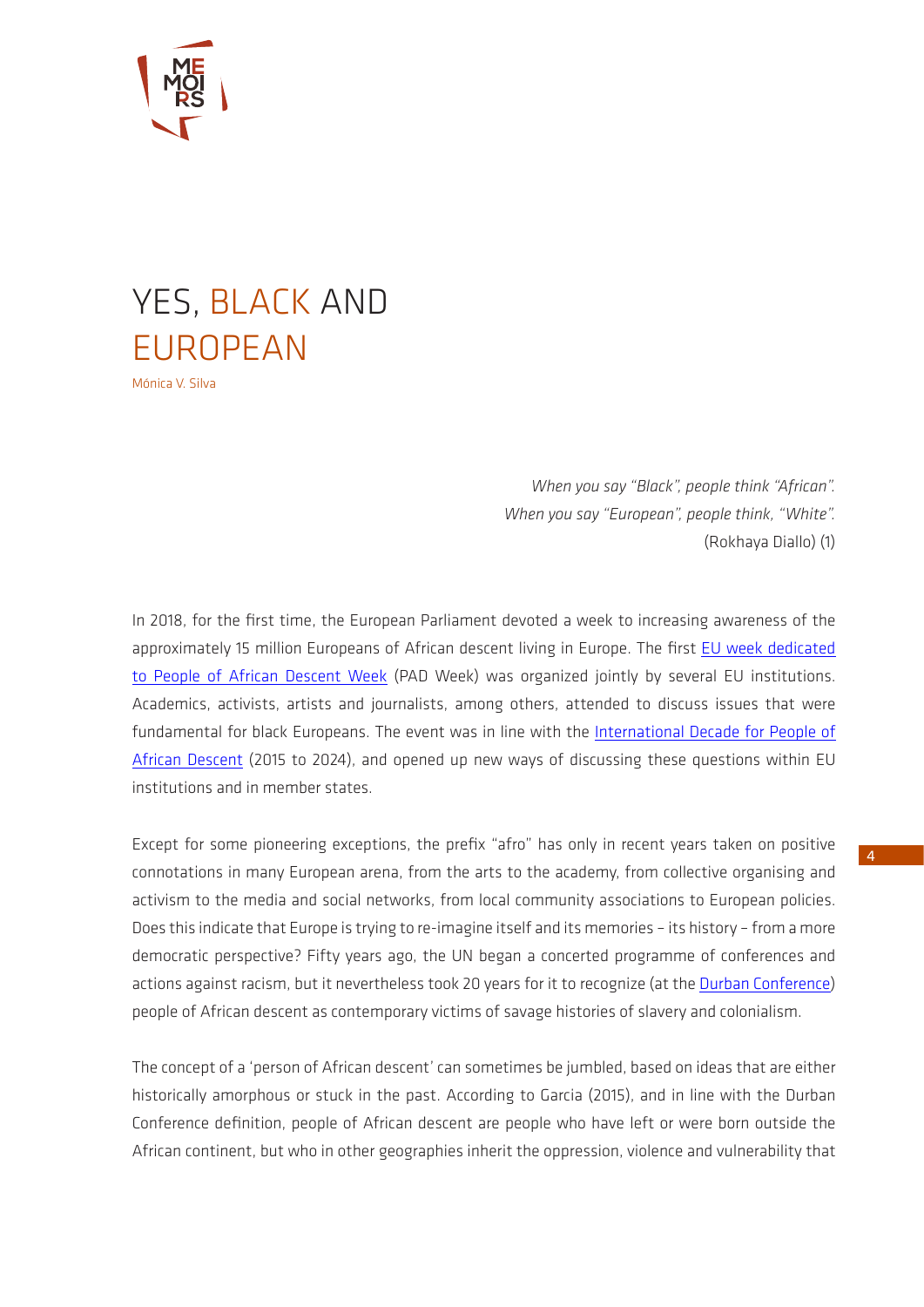

racialist ideologies imposed on their ancestors. Seen from this perspective, the concept of a person of African descent is intertwined with colonial histories. Garcia argues that the concept emerges from the diaspora produced by global empires, and that this diaspora registers a "cross-border similarity", "common core", and "the feeling of having a political and economic experience and cultural identity that transcends individuals and generations." This approach allows us to move from a sense of the heterogeneity of black Europeans towards an idea of Afro-Europeans as a historical and collective subject. Black Lisbonite, Afro-Portuguese, Afro-European, person of African descent all have their own particularities. People of African descent, then, are a heterogeneous group with a political and politically situated identity. The category demands an epistemological change in way history is read and how national memories are narrated. These memories need to recognize the presence of Africa outside Africa. They need to recognize the heritage of slavery and colonialism, broadly defined, as a constitutive part of Europe, including the history of anti-colonial wars, of resistance, pan-Africanism, negritude and Afrofeminism, among many other social, political and cultural movements. This recognition reveals how much European history happened outside Europe, in the so-called overseas / ultramar / outre-mer. The history of relations between Europe and Africa urgently needs to be rewritten by new generations of Europeans.

These new generations, as Amzat Boukari-Yabara (2018) points out, no longer think of [returning.](http://memoirs.ces.uc.pt/ficheiros/4_RESULTS_AND_IMPACT/4.3_NEWSLETTER/MEMOIRS_ENCARTE_web.pdf) Rokhaya Diallo's words in the epigraph to this article, however, also point to the difficulty Europe has in dealing with its past. The actions of activist movements, PAD Week, the International Decade for People of African Descent, among other movements and events, are bringing these questions to privileged spaces at the heart of the grand European centres. They demand that Europe decolonize its colonial fantasies, its fantasies of origin, "otherness" and belonging. Yes: Europe, European and black.

Translated by Alexandra Reza